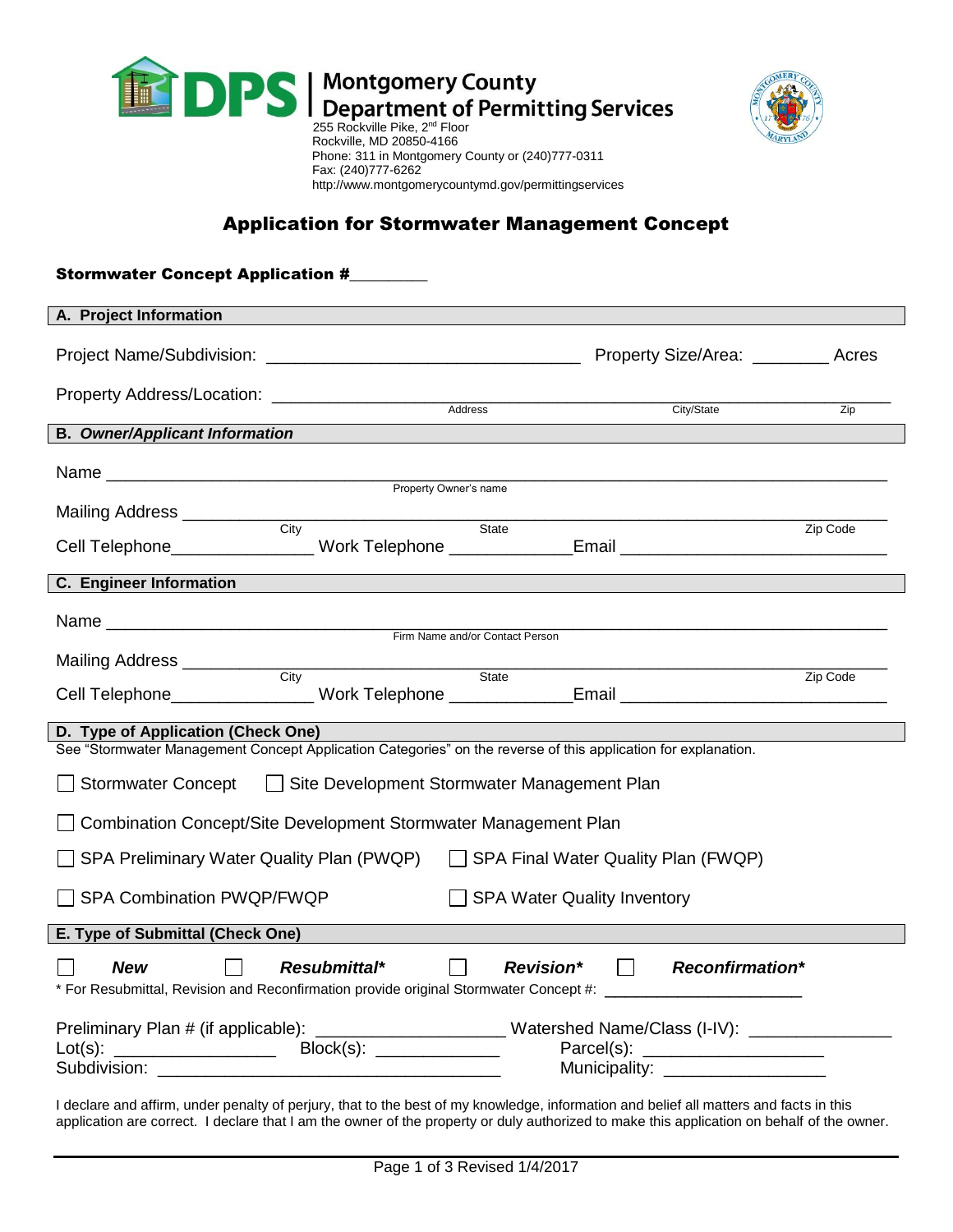



# Application for Stormwater Management Concept

http://www.montgomerycountymd.gov/permittingservices

## Stormwater Concept Application #

Signature: \_\_\_\_\_\_\_\_\_\_\_\_\_\_\_\_\_\_\_\_\_\_\_\_\_\_\_\_\_\_\_\_\_\_\_\_\_\_\_\_\_\_\_\_\_\_\_\_\_\_\_\_\_\_\_\_\_\_\_\_\_\_\_\_\_\_\_\_\_\_\_\_\_\_\_\_\_\_\_

Signature Property Owner or Authorized Agent Printed Name Printed Name Date